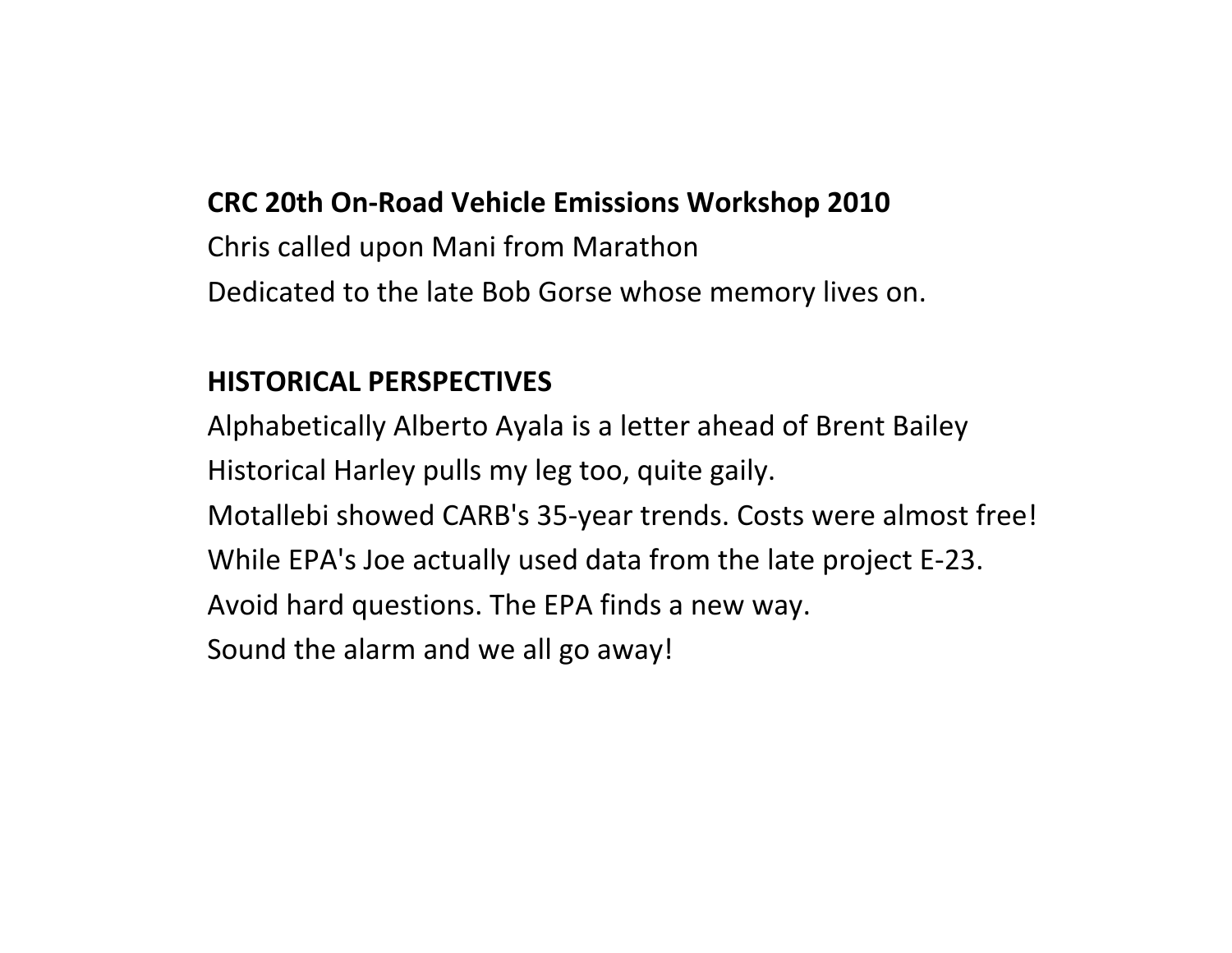#### **EMISSION RATES AND INVENTORY**

only out of action.

Harley's Future's better for BC but ozone may go up in 2014 Smartway Reza's drayage policy. Keep your foot OFF THE GAS to be clean. Herner has a clever truck trick and <sup>a</sup> midnight sniffing crew. Alberto's BC is bad for the climate, and it is bad for you. Hawkins finds explosive evaps. Bin 7 RSD meets his needs Karl's cars always start cold because it's always cold in Leeds! Alcohol fueled Guido needs lunch to decide that it's afternoon you know. Darrell's drivers like luxury mowers but not their lousy mileage per mow. Arvind's got garbage trucks on the dyno. Needs 80 hp to simulate compaction. Andrew substitutes SOA for Allen whose talk was late. Fortunately he's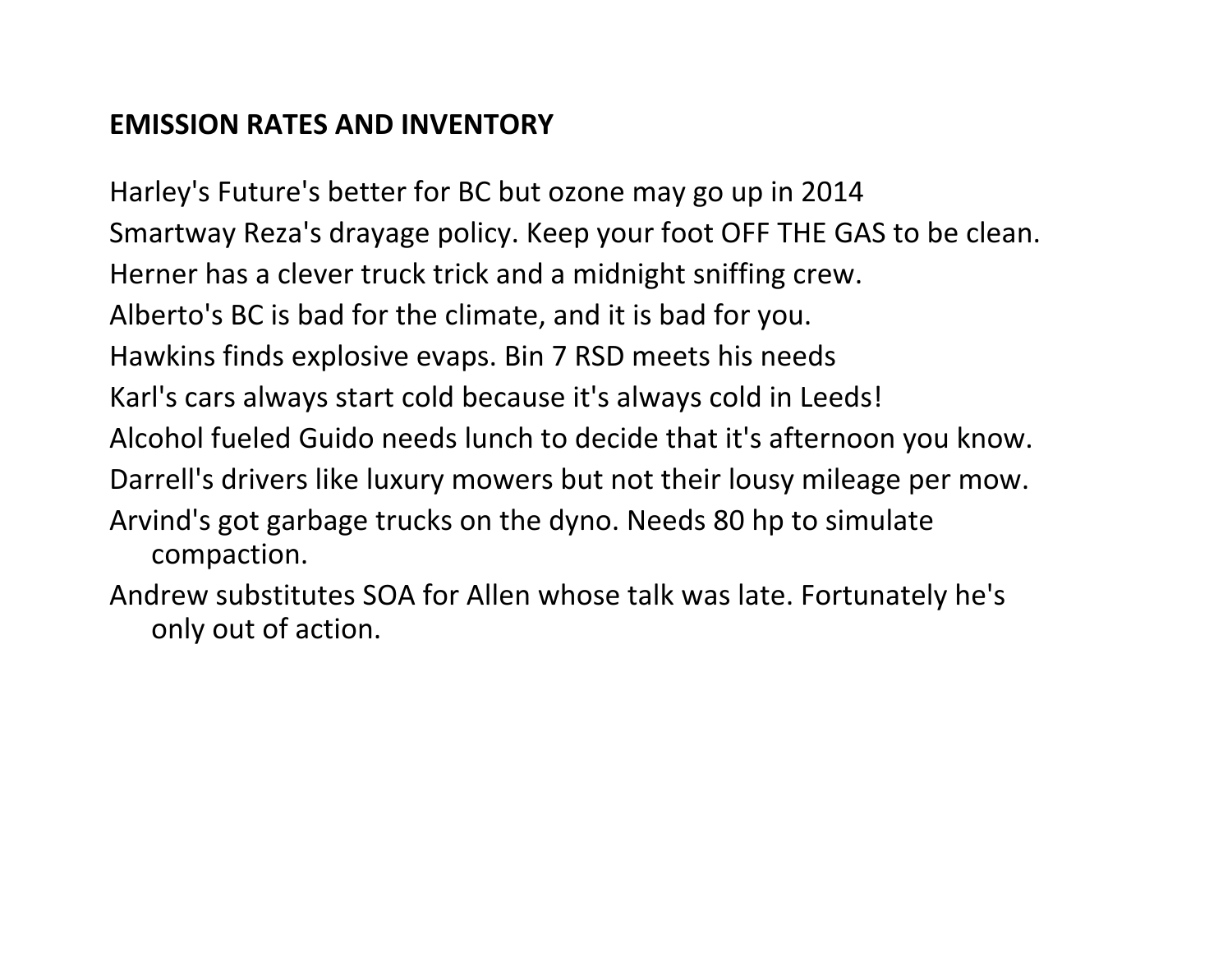### **MEASUREMENT METHODS**

Some of Gary's trucks emit ammonia, another NO $_2$  makes Tim DeFries finds running losses. Z>2 on RSD is what it takes. Soot‐Trak Graze scatters laser haze; cooks up <sup>a</sup> few soot cakes.

- I condemned Brent to WVU in winter for ETaPS comparison sakes.
- Yanagisawa from Isuzu. Nice DPF studies with PTRMS are new.

The scientists are demonstrating the advantages of ratios to  $CO<sub>2</sub>$ .

How long will it be before the regulators write their regulations that way too?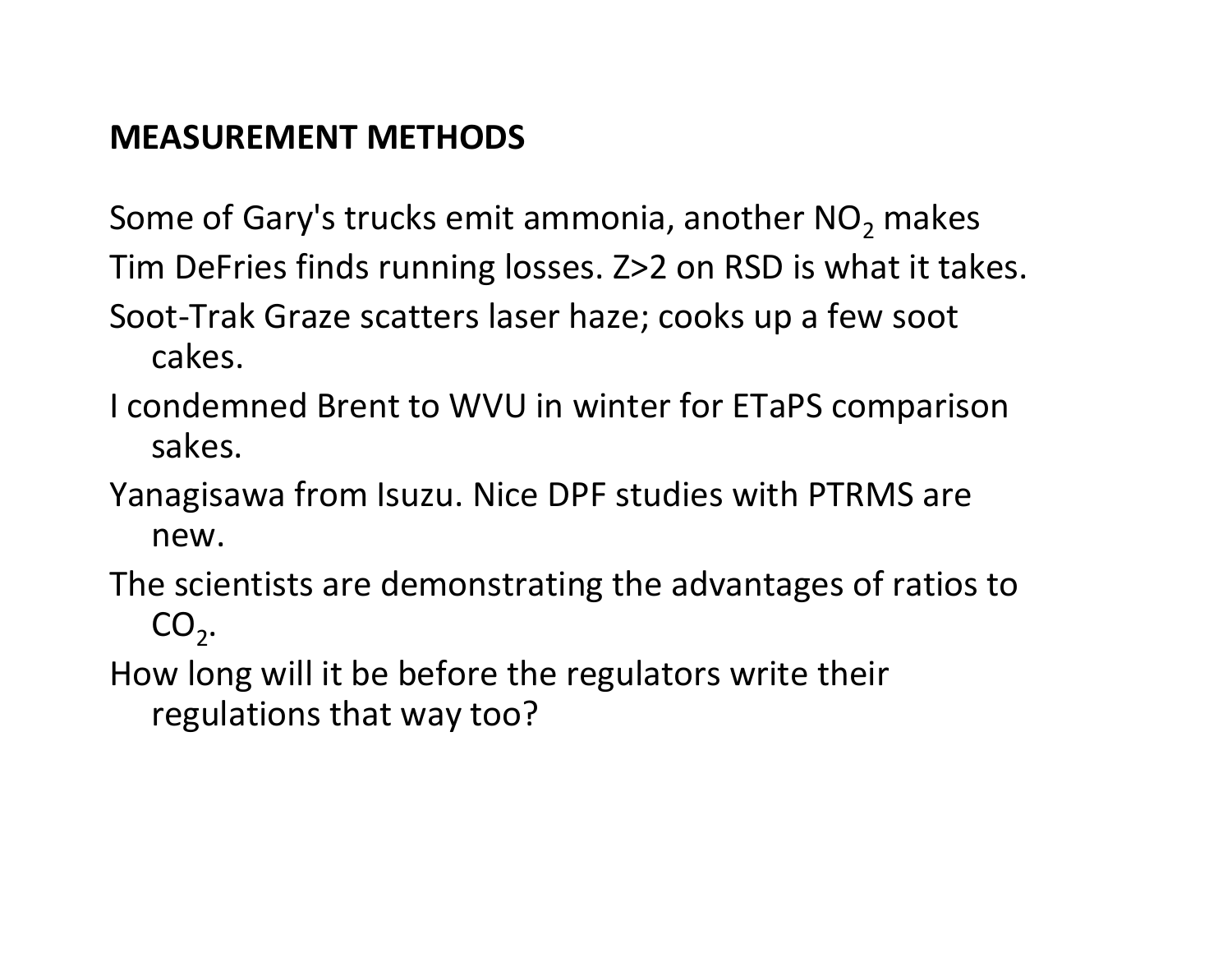Thank you, Evan's Garage For your fleet of horseless carriage I want the Roll Royce in green Manufactured in 1915 But I can't have it. Aw shucks! 'Cause nobody will fund our research For that many megabucks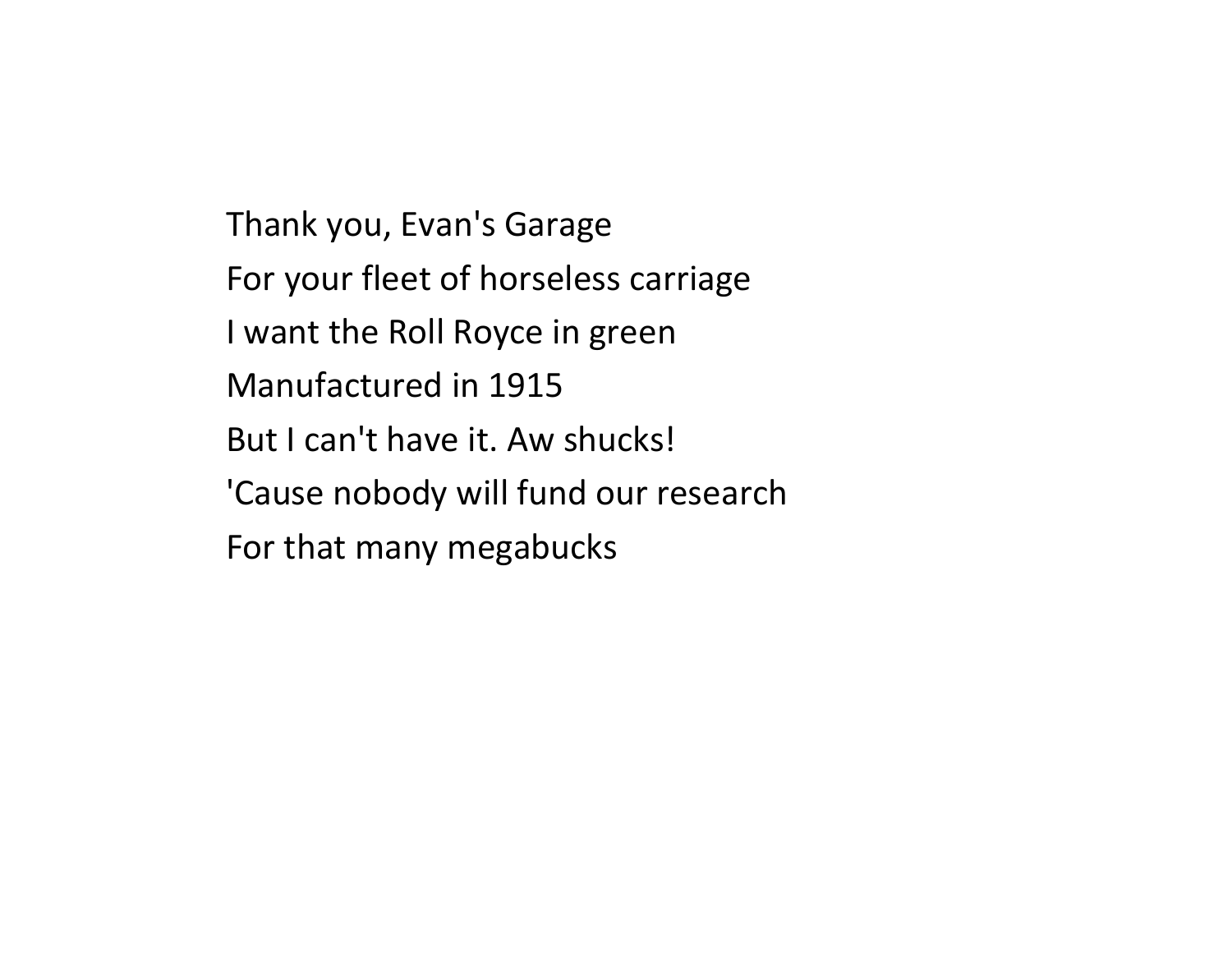### **KEYNOTE**

Tom Cackette really is <sup>a</sup> rocket scientist, his boss a superhero

- Who talks funny, but then so do I. "Emissions must go to zero."
- Everyvon vill ride ze electric bus." Shades of the late Emperor Nero.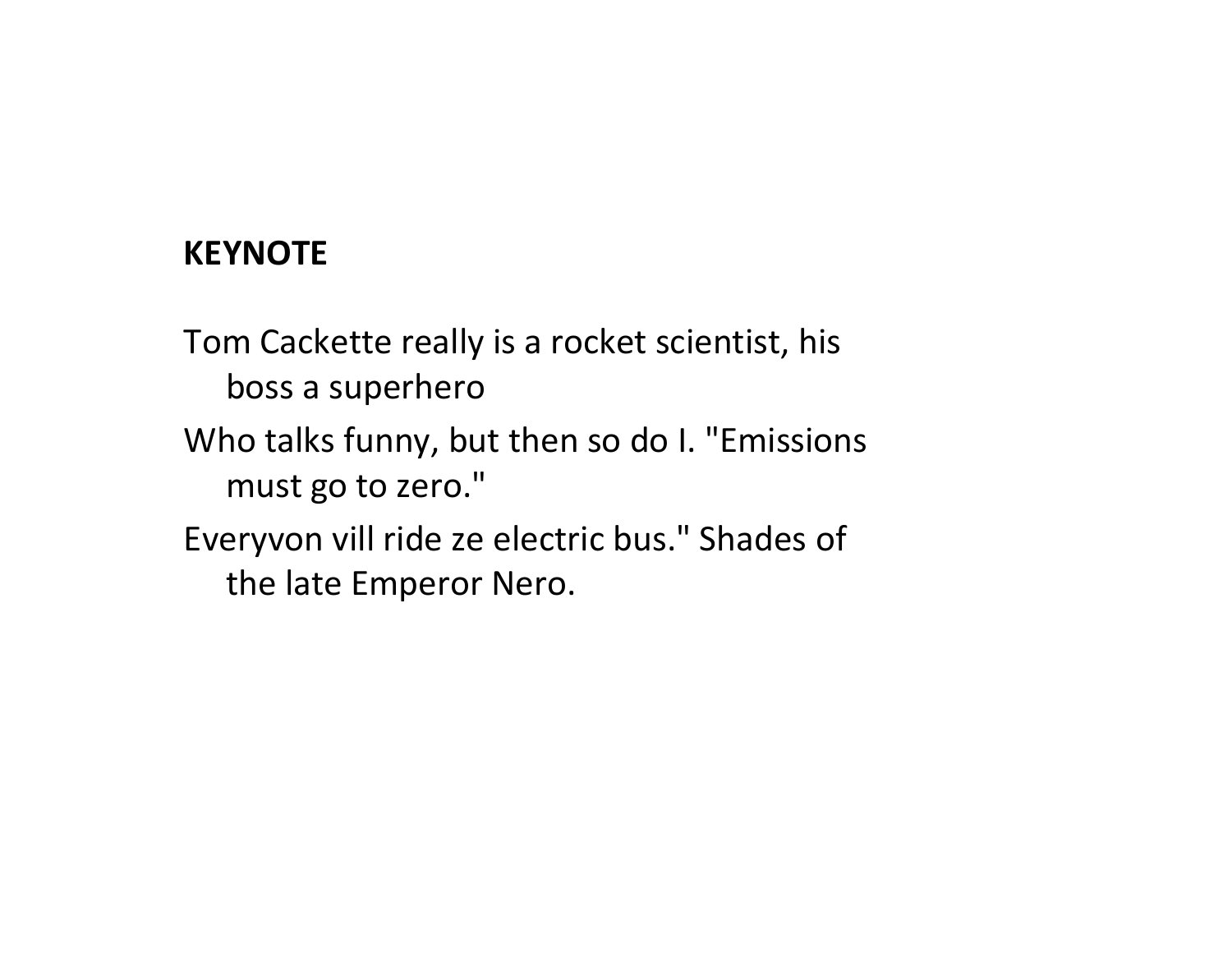## **PARTICULATE MATTER CHARACTERIZATION**

- Massimo Carriero works for JRC. Neither mass nor number come for free.
- Kent Johnson drives <sup>a</sup> real big PEMS; CE‐CERT's mobile laboratory.
- Carol Wong is from Hong Kong. Trip‐based OCM and filter readings can't be wrong.
- Landfill gas‐powered garbage trucks‐‐right where it should belong.
- The soybean powered bus became <sup>a</sup> truck in the hands of Richard Wang.
- GDI tends to fry fuel into soot, says CARB's Sherry Zang.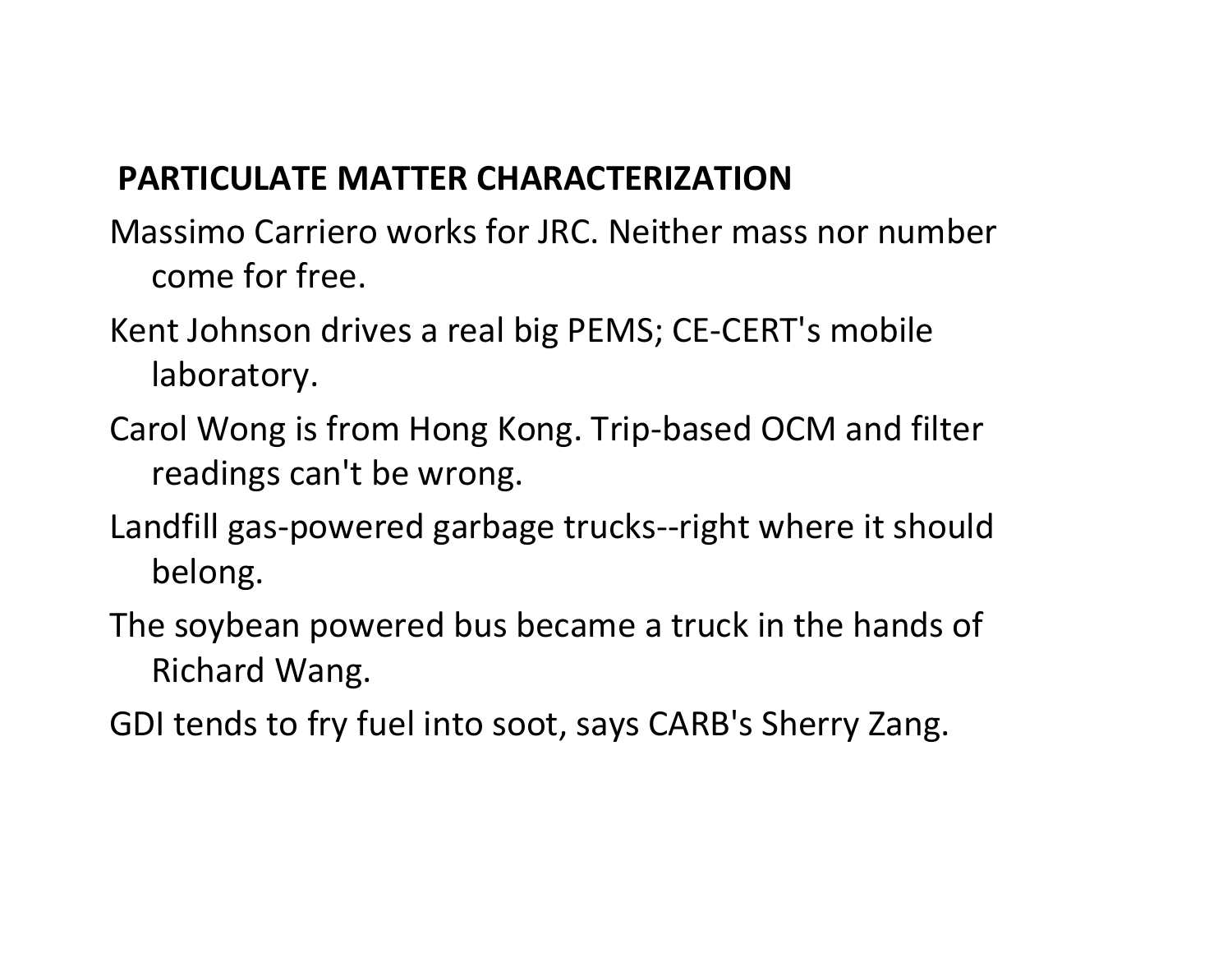## **EMISSION CONTROL MEASURES**

- Kittelson found nanoparticles in England. Sulphonates make sulphate.
- Alberto talked for Tao; probably at twice the word per minute rate.
- Besch takes FTP or ETC trips with fuzzy logic to minimize ammonia slips.
- Lou installs DPFs on school buses; hard to find good positions.
- Rob says EPA is under pressure not from science but from well‐ lubricated politicians.
- Matt from NREL is punishing his Mercedes. SCR and DPF in hot pursuit.
- Erkki's driving <sup>a</sup> fleet of virtual hybrids as Olavi's substitute.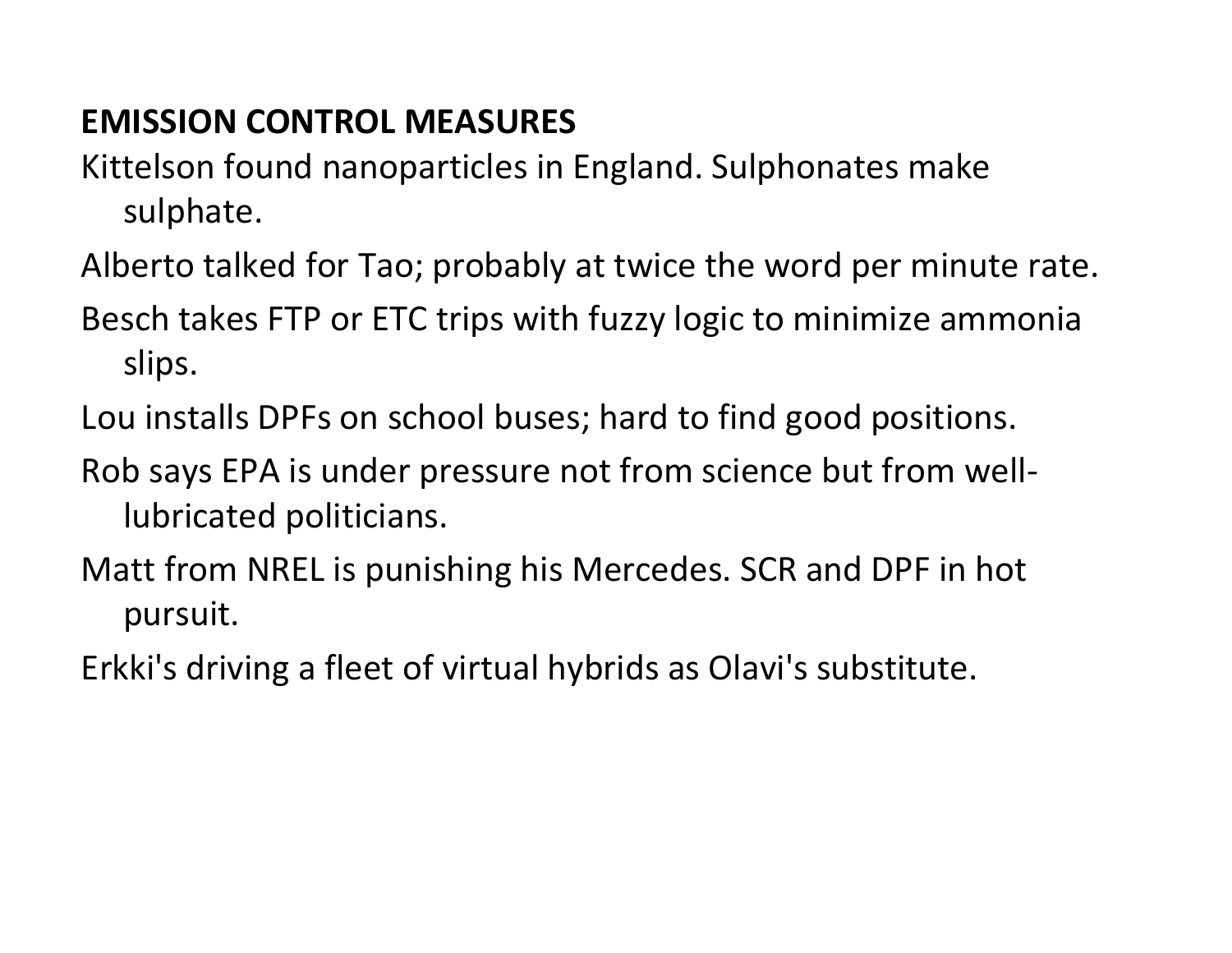# **PORTABLE PM MEASUREMENTS**

Marc again, for Mridul; Pegasor looks <sup>a</sup> lot like an ETaPS.

- Erkki for real sells clever acronyms which monitor even diesel particle traps.
- Prospective PM panel plans from Hector provided by Chris.
- Lauretta has <sup>a</sup> SEMTECH‐LAM; its price is sure to grow.
- Everywhere Lauretta goes the LAM will come we know.
- With measurement allowance Imad will allow 0.03 to really mean 0.02,
- While Tim compared 8 PEMS which must have been <sup>a</sup> zoo!

Let us celebrate CRC 20 with <sup>a</sup> dash of poolside plenty.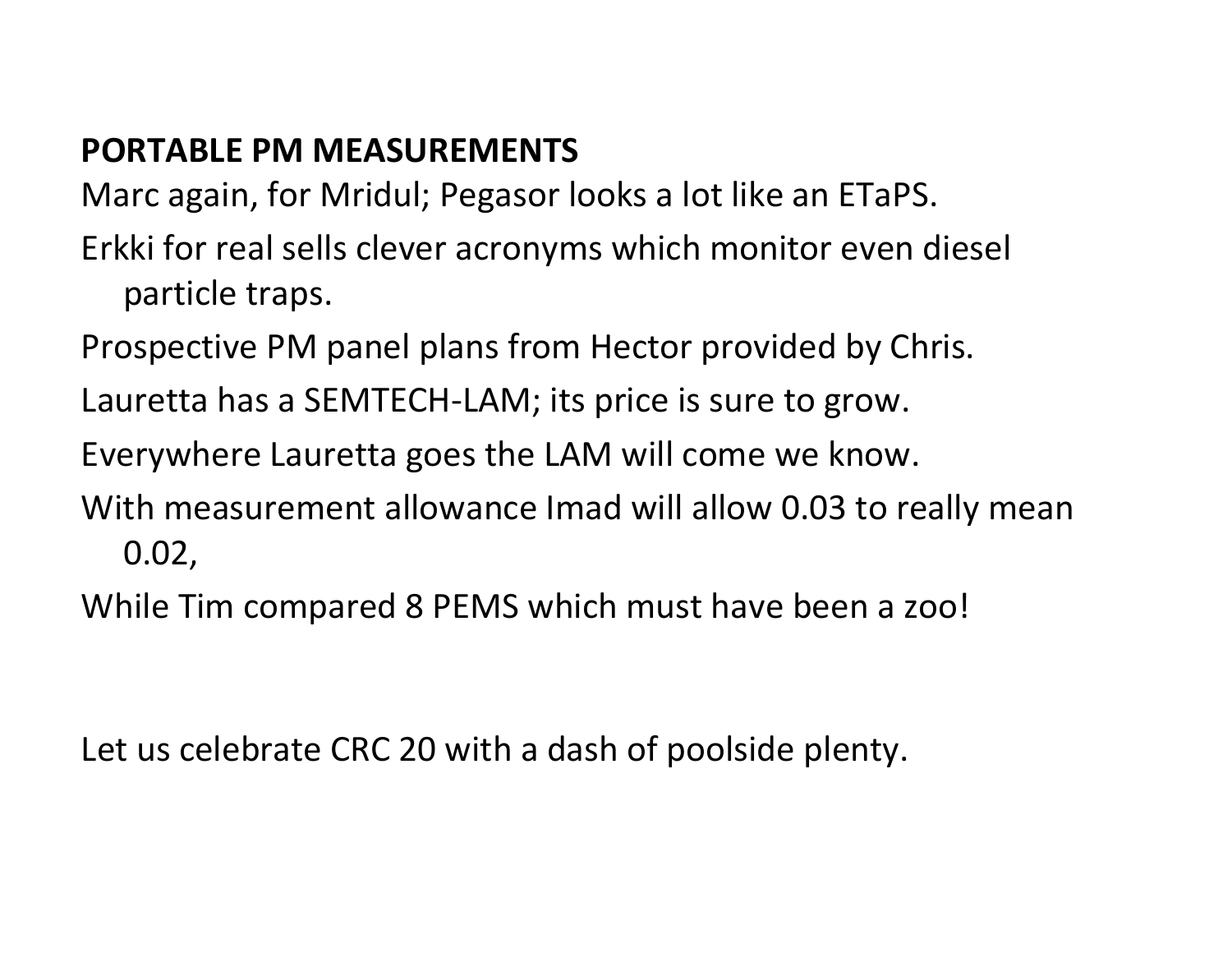# **FUEL EFFECTS**

Tom and Bill got extra time; for me to rhyme?

- Regardless of emissions "Thou Shalt Grow Thy Fuel by 2049."
- Maryam's at <sup>a</sup> UC school. Regardless of price "Thou Shalt Use CARB Diesel Fuel."
- The Storey is that Oak Ridge has <sup>a</sup> new sports car today.

While we have to make do with an old Chevrolet.

- CNG and ethanol from Tom again; funded by the political gravy train.
- Gonder's results are very nice, but why buy <sup>a</sup> hybrid school bus at such <sup>a</sup> price?
- Even Harold Haskew cannot fool <sup>a</sup> modern vehicle with flexible fuel.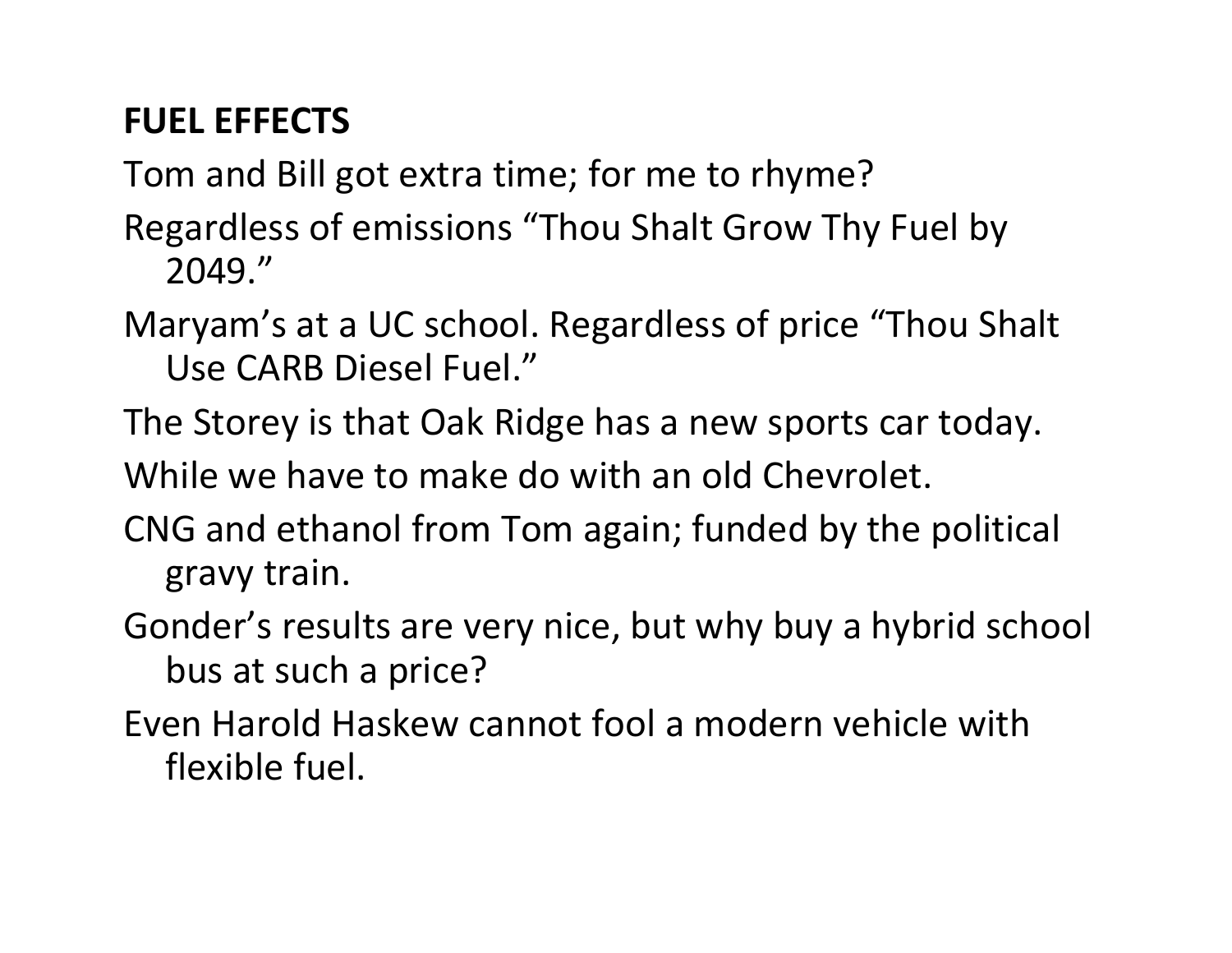### **OFF ROAD**

- From JRC came Pierre Bonnel who persuaded his PEMS to work quite well.
- "OFFROAD's wrong," said Dev, "you see. Lower NO<sub>x</sub> sends O<sub>3</sub> up by I5ppb."

Hop on the train with Brandon Graver. Rebuild was <sup>a</sup> great fuel saver.

- Reefer Mark's DPFing in the belief that we need <sup>a</sup> standard in gm per side of beef.
- AZDOT's adding lanes where there surely is no need,
- But we'll soon get good emissions data , courtesy of Stephen Reid. Koupal's courting trouble using RSD,
- But it's OK because he's only using it to decide which trucks to see.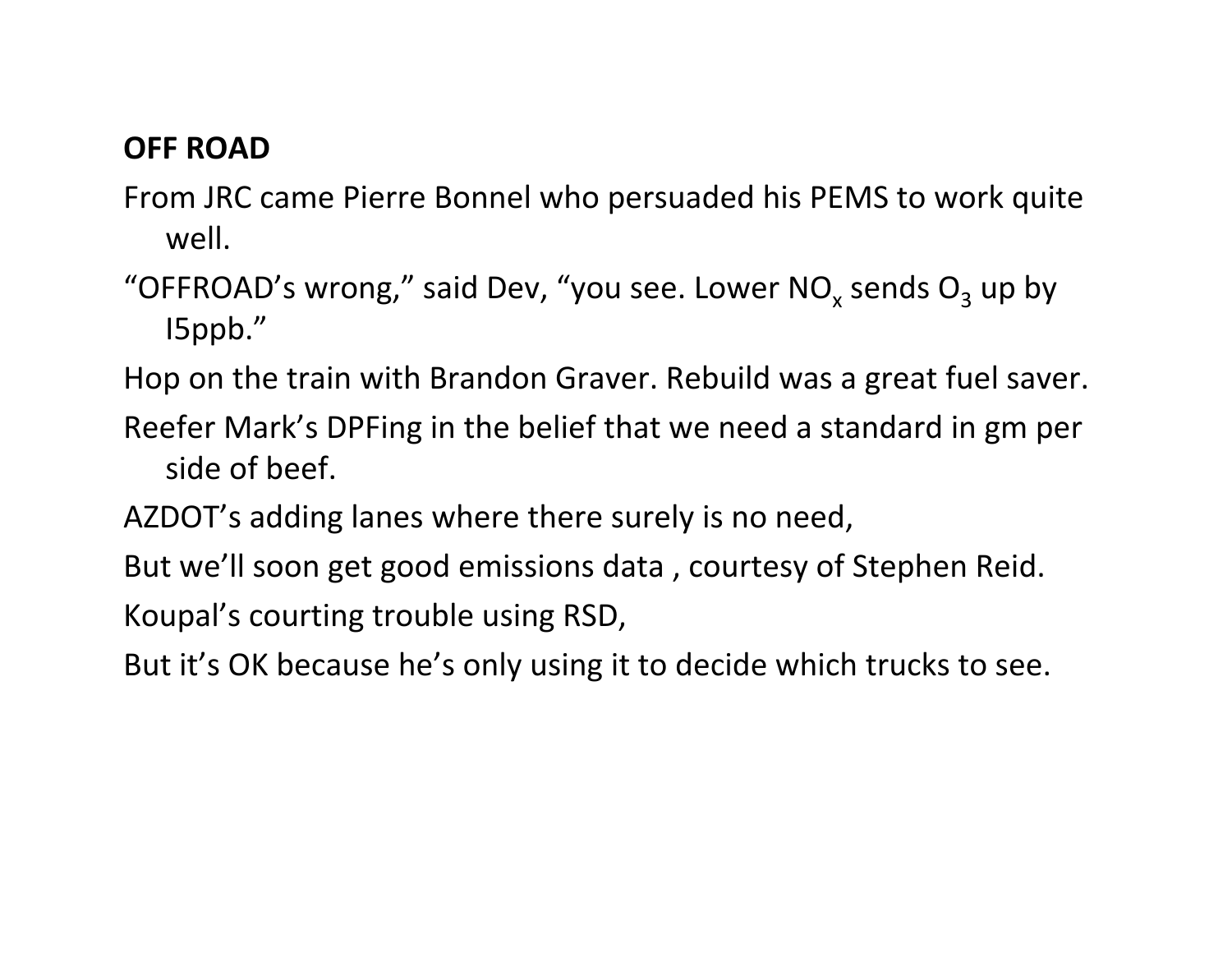# **EMISSION TRENDS AND MODELING**

Darlington's dealing with drafty moves in VSP bins designed to confuse.

- Chris says HDDV pm does not go up even when excessive speed you use.
- Actually using data, Yilin Liu states, to evaluate deterioration rates.
- Gao from Cornell gives his address.
- Time lag can be fixed if only you properly regress.
- Oscar's into cycles, but then that is what you do.
- Gonder's from <sup>a</sup> government lab. So we know that he's here to help us
- To know exactly where we are, especially if we're riding his hybrid electric bus.